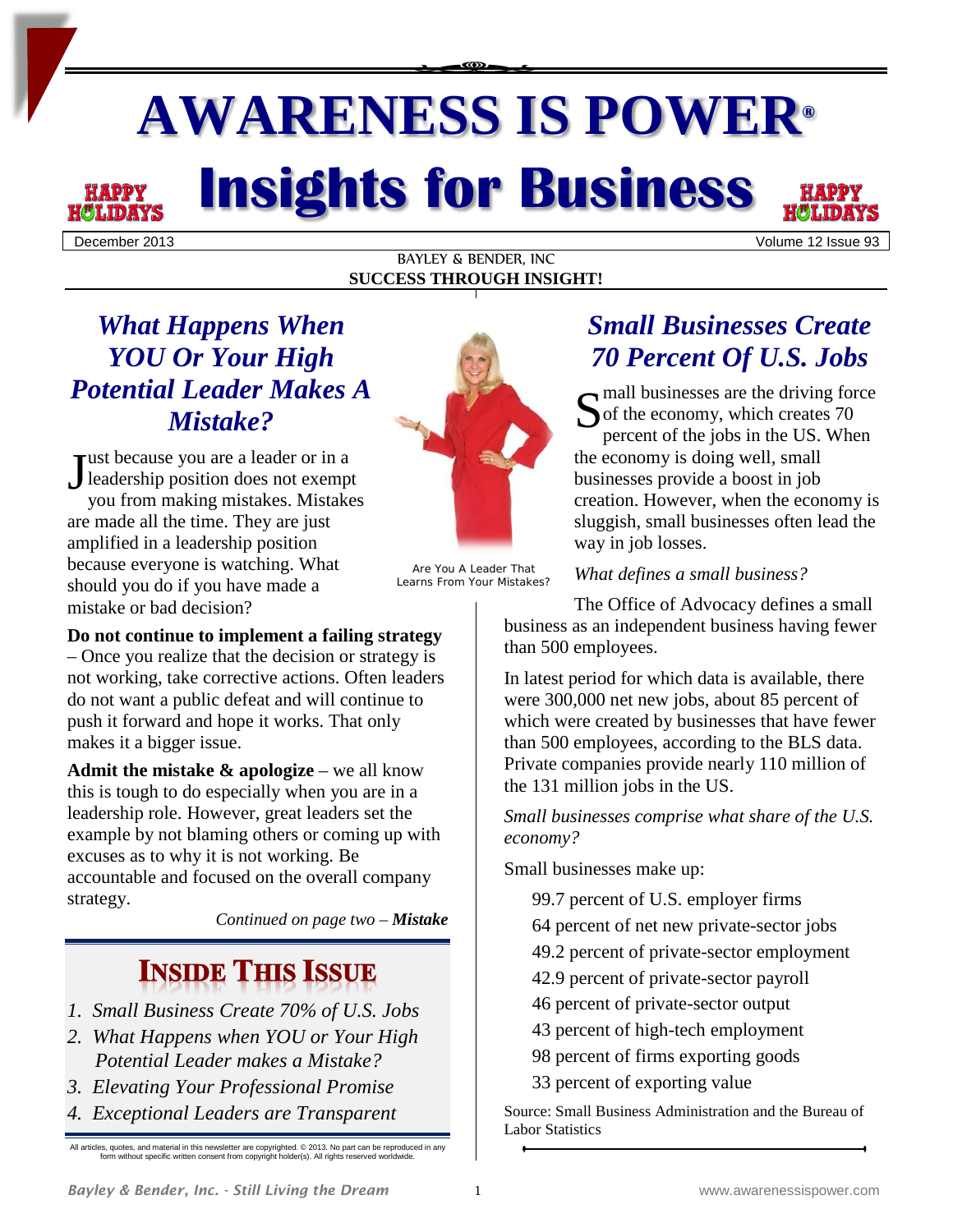#### *Continued from page one – Mistake*

Apologizing for mistakes that affect teams, the public, the board, etc… is very powerful. For example, when Toyota recalled 8.1 million vehicles after a series of accidents due to unintended acceleration causing 89 deaths, the CEO, Akio Toyada, issued a formal apology. This safety issue could have destroyed Toyota, but by not making excuses or blaming, the company has rebounded and is still the number one car company in the world.

**Take action** – fix the decision or strategy to ensure success. People will respect the leader for admitting the mistake, apologizing, and taking corrective action. When people see determined effort to fix the errors, it gives them confidence.

**Use it as a learning opportunity** – most people understand that mistakes happen. High potential leaders are the ones that capitalize the experience and make sure it does not happen again. Learning from a mistake and fixing it will cultivate loyalty in the leader and company.

Owning up to the mistake and not blaming others is very powerful.

*If you have any questions about this article, or about how we can help you with your current team building, performance, leadership, strategy, and / or hiring needs, contact us today!*

~ Written for us by our associate Gary Sorrell, Sorrell Associates, LLC. Copyright protected. All rights reserved.

## *How Many Businesses Open And Close Each Year?*

bout 10-12 percent of firms with employees A bout 10-12 percent of firms with employ<br>Open each year and about 10-12 percent close. Employer business starts were down and closures were up in the most recent available data because of the economic downturn. But establishment onset figures from 2011 show gains. Non-employer firms have turnover rates three times as high as employer firms, mostly because it is easier for non-employers to start and stop, as they tend to be smaller than employer firms. Business bankruptcies numbered 48,000 in 2011, a decline of about 60,000 over the previous two years.

**Note:** Many small business owners file personal bankruptcy instead of business bankruptcy.

# *Seven Successful Business Tips*

**1. Establish your long-term vision.** Take a good look at your company and its core competencies and create a written picture of your future.

**2. Communicate your vision.** Let everybody know what your vision is and ask them what it means to them. This will help you to get buy-in and help others know where you are going in the long term so they can

see where they fit in.

**3. Establish some core values.** By establishing some core values,



everyone will know the guidelines of their actions and decisions. Core values allow us to come up with similar answers to a problem regardless of the position of an employee based on our values.

**4. Establish your goals.** Set long term, (1-5 years) intermediate, (Quarterly, Bi-yearly) and short term goals (Daily, weekly, and monthly) for your entire company.

**5. Create action plans for each goal.** Make sure you have very specific steps for each goal accomplishment.

**6. Challenge everyone to meet the goals.** Most people will step up to the challenge and exceed your expectations.

**7. Recognize and reward employees for their achievements.** This will inspire others to achieve more. What gets rewarded gets repeated.

If you have any questions about this article, or about how we can help you with your current team building, performance, leadership, strategy, and / or hiring needs, contact us today!  $\blacklozenge$ 

~ Written for us by our associate Gary Sorrell, Sorrell Associates, LLC. Copyright protected worldwide. All rights reserved.

## **Identity Theft Prevention and Awareness Month FIGHTING BACK AGAINST**

This website is a one-stop national resource to learn about the crime of identity theft. It

provides detailed information to help you **Deter**, **Detect**, and **Defend** against identity theft. While there are no guarantees about avoiding identity theft, there are steps you can take to minimize your risk and minimize the damage if a problem occurs. ♦

Read more... **Identity Theft Prevention and Awareness Month** 

ENINY INE **FEDERAL TRADE COMMISS**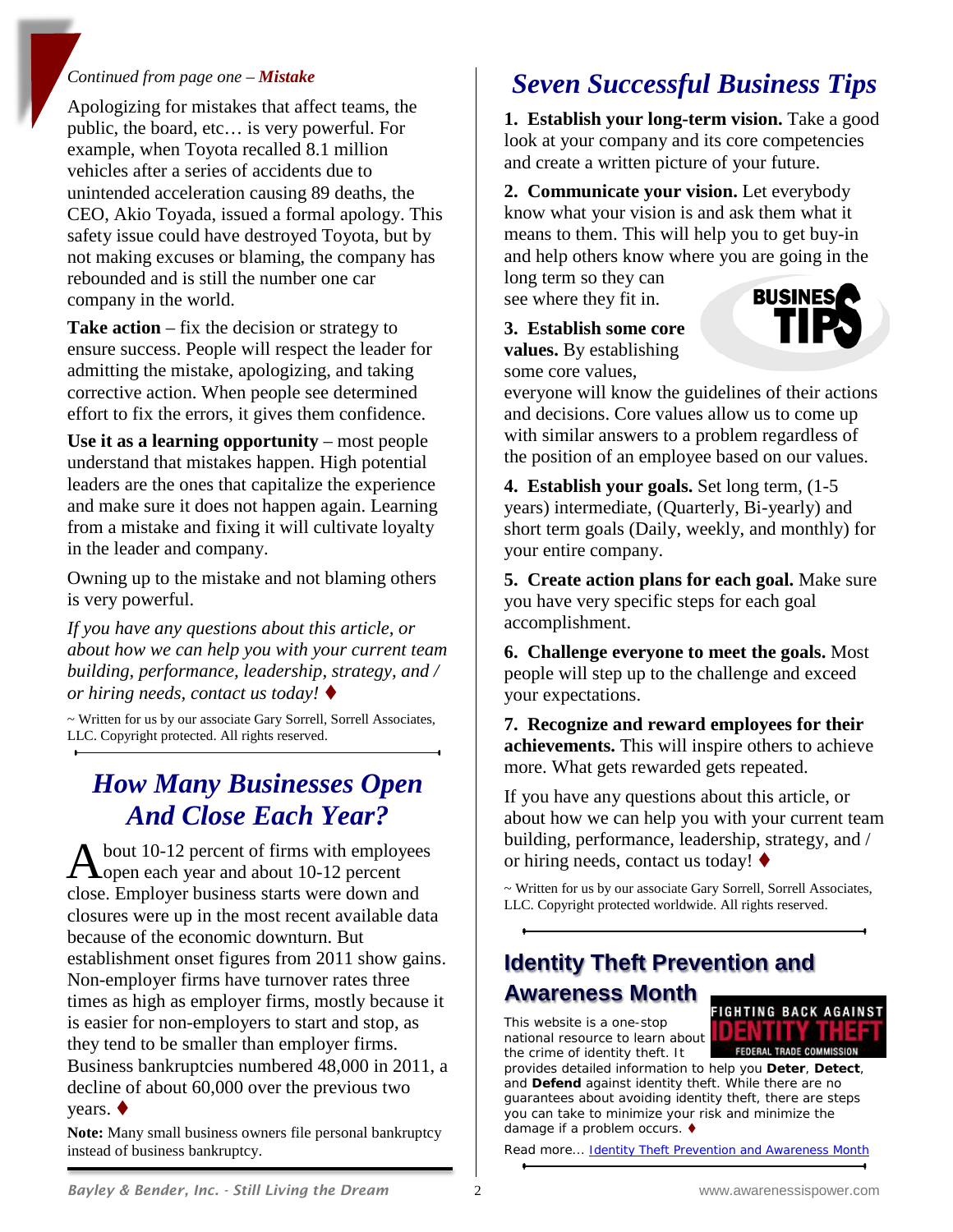# *Elevating Your Professional Promise*

There seems to be a point in everyone's career when things do not<br>appear to be moving in the direction or pace that one had planned<br>or envisioned. Everyone at one point may have been (or may not appear to be moving in the direction or pace that one had planned on or envisioned. Everyone at one point may have been (or may now be) in a place where they do not seem to be elevating their career. They work hard, play by the rules and still find themselves getting passed over for key positions or as a lead in a special project. Unfortunately, it is not *what they are doing* that's gets them overlooked but rather *what they could be doing* to make themselves standout.

Just doing a great job is not enough to get to the next level. Let's face it, why would a manager want to put an employee in another position when they are doing a great job in the one they are in? The trick to attaining the next promotion is to carefully orchestrate a strategy that positions

successes, aspirations, and skills in the forefront so that leadership takes notice. When you are on the radar, your chances for greater opportunities increase. The following are some insightful incentives to put you out front:



**Articulate your goals.** Being a

successful and productive team player doesn't mean that you don't have larger goals or ambitions. A manager may not consider you for a position if they are unaware that you want it. It is ok to be content in your current position and aspire to a higher one.

- $\checkmark$  **Branch Out.** Expand your daily network and create conversations with those in other areas and key positions. Just by asking about what is going on in another department may provide a lead for your advancement.
- $\checkmark$  Take credit when credit is due. There is no shame in sharing your accomplishments and all of the hard work that went into meeting that goal. Taking credit for a success is just another avenue to get you noticed.
- $\checkmark$  **Expand your skills.** Moving on to the next level may mean having to learn a new skill. By getting that additional certification, you have given yourself an added step up from the competition. Look at what's trending in your field and let that be a guide to what could help set you apart.
- $\checkmark$  **Polish your interpersonal skills.** Everyone likes a team player. It is far more enjoyable to work with someone who is personable and people oriented. These skills are even more critical if you are moving toward management. The ability to get along with *all* people at *all* levels will play a pivotal role in your advancement.

Remember the ambition, excitement, and promise you felt when you were searching for the position you are now in? You now need to reposition those thoughts and strategies toward the next level you want to achieve. Think back to how you put yourself forward and landed your current job. This time, take your skills up a notch and let the key stakeholders know that you are ready, competent, and perfect for the next level.  $\blacklozenge$ 

~ By Alison Sfreddo, The Training Connection, Inc.



## **Random Facts About**

**Taxes…**



In 1787, U.S. citizens were eligible to vote only if they were taxpayers.

Albert Einstein once said: "The hardest thing in the world to understand is the income tax."

The federal tax code was 400 pages in 1913. In 2010 it was 70,000 pages.

The IRS estimates that in 2007, Americans who didn't pay their taxes collectively owed more than \$345 billion in taxes.

Around 47% of Americans did not pay income tax in 2012. In 2007, before the economic downturn, 40% of households did not owe federal income tax.

The average number of days a person worked to pay his or her 2009 taxes was 103.

Americans spend over \$27.7 billion every year doing their taxes.

It is estimated that the collective cost of tax evasion over the last 10 years in the United States equals approximately \$3.09 billion.

Source: RadomHistory.com







*12 Issues for Only \$97*